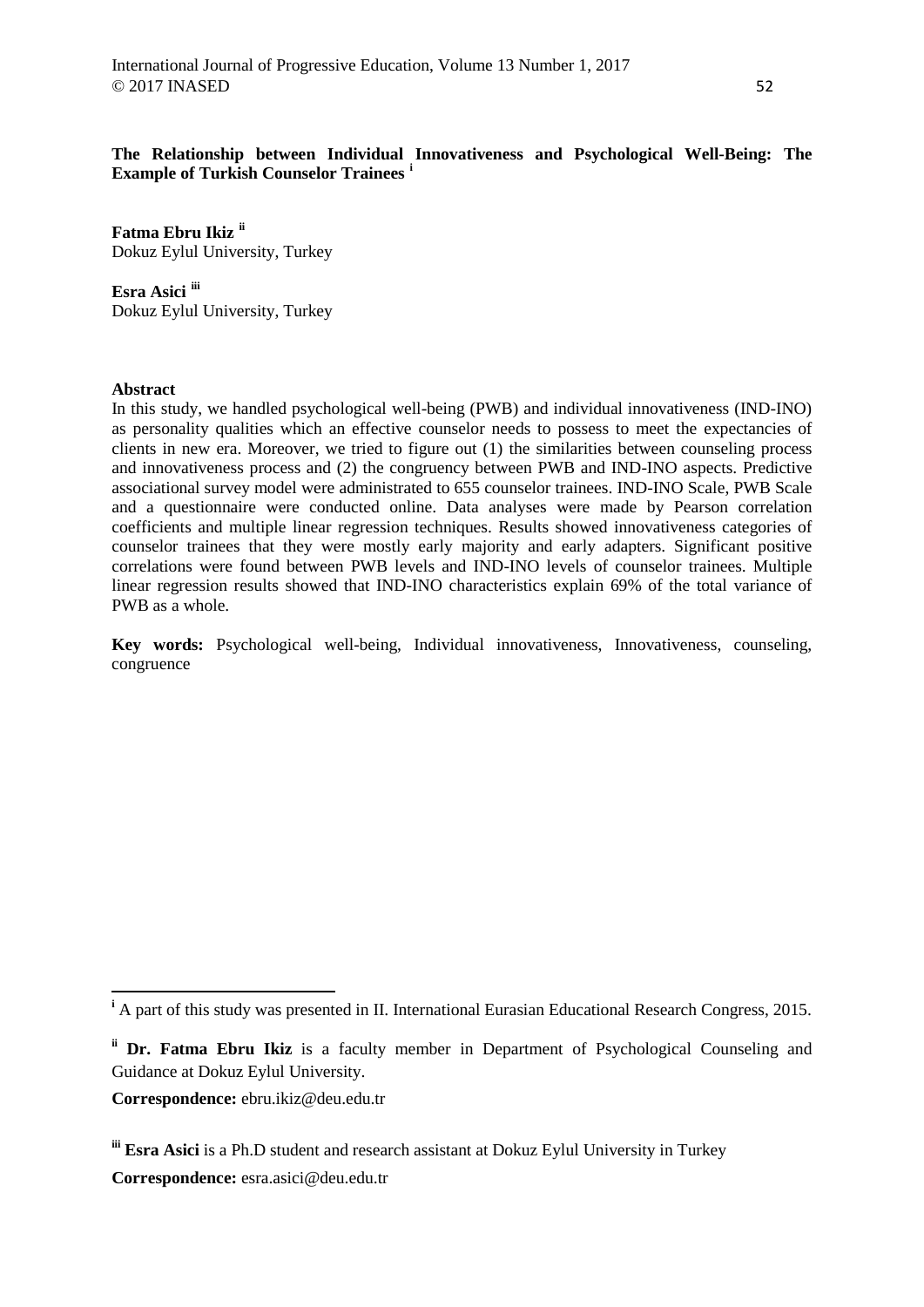#### **Introduction**

Innovation is one of the biggest elements of people's lives these days. Organizations try to be innovative and people try to present innovative behavior to increase effectiveness and bring benefits (Yuan & Woodman, 2010). This influences counselors, perceptions and expectations' from counselors. Psychological aspects and individual differences are searched to reach a functional and psychologically healthy understanding for individual innovativeness (IND-INO) as a new trend in new era. These changes create paradox due to technological developments in new era results. For example, even though technology reduces spending time on needs, people complain more about time limitation in last decades than earlier. The paradoxes is not limited and occur in many areas: mental demands become more complex, social ties weaken, gender roles chance, cultural aspects chance, obsessive self-improvement expectancies increase. Thus, many people experience difficulties about adapting to the expectancies of work and life conditions; search for meaning and a sense of direction (Weiten, Hammer, & Dunn, 2012), and often may need professional help. As Ryff summarized (2014) preventive interventions outside the clinics are suggested to enhance psychological well-being of people rather than recovering from diverse mental health problems. Given the prior to reduce the risks for behavioral and effective adaptation problems, important new directions offered as applications, educations, and cultural influences for mental health. So, the roles of counselors in society and making researches intended for the identification and growth of their effectiveness and competency become even more important. This study investigated the relationship between psychological well-being and individual innovativeness of counselor trainees and provided the similarities between counseling process and IND-INO process and the congruency between PWB and IND-INO aspects for mental health and counselors.

Personality qualities are closely related to both professional and the therapeutic potential of counselors. All counselors bring their human qualities and life experiences to therapeutic sessions (Corey, Corey, & Callahan, 2011; Reupert, 2006), and the most important tool is seen as the counselor's own personality (Corey, 2005). That has more impact on the process and on the outcome of counseling than the orientation chosen or the intervention employed (Reupert, 2006). Establishing effective therapeutic relationship depends on such traits regarding psychological health and personality structure of counselors (Ikiz, 2009; Ikiz, 2011).

Developing one's professional identity as an effective counselor starts during process of training (Brott, 2006). At last years, researchers intensively concern on the features of counselor trainees (Korkut Owen, Tuzgol Dost, Bugay, & Owen, 2014). In this study, we handled psychological well-being (PWB) and IND-INO as personality qualities, which an effective counselor needs to possess to meet the expectancies of clients in new era, relation between these qualities and try to understand the effecting factors. Moreover, we tried to (1) figure out the similarities between counseling process and innovativeness process and (2) the congruency between PWB and IND-INO aspects for mental health. We hope that investigation of PWB and IND-INO of counselor trainees will be beneficial for contributing to their personal and professional developments, also for their teachers'.

#### **Psychological well-being**

In recent years, researchers began to focus on positive aspects of mental health in field of counseling (Springer & Hauser, 2006), and have studied intensively the concept of well-being, a positive aspect of mental health (Clarke, Marshall, Ryff, & Wheaton, 2001; Ryan & Deci, 2001; Ryff, 2014). PWB, a type of well-being, is related to the actualization of human potentials (Ryan & Deci, 2001; Ryff & Singer, 2008).

According to multidimensional PWB model which integrates mental health, clinical and life span developmental theories, PWB consists of six dimensions: self acceptance (positive evaluation of oneself and one's past life), positive relations with others (the possession of quality relations with others), autonomy (a sense of self-determination), environmental mastery (the capacity to manage effectively one's life and surrounding world), purpose in life (the belief that one's life is purposeful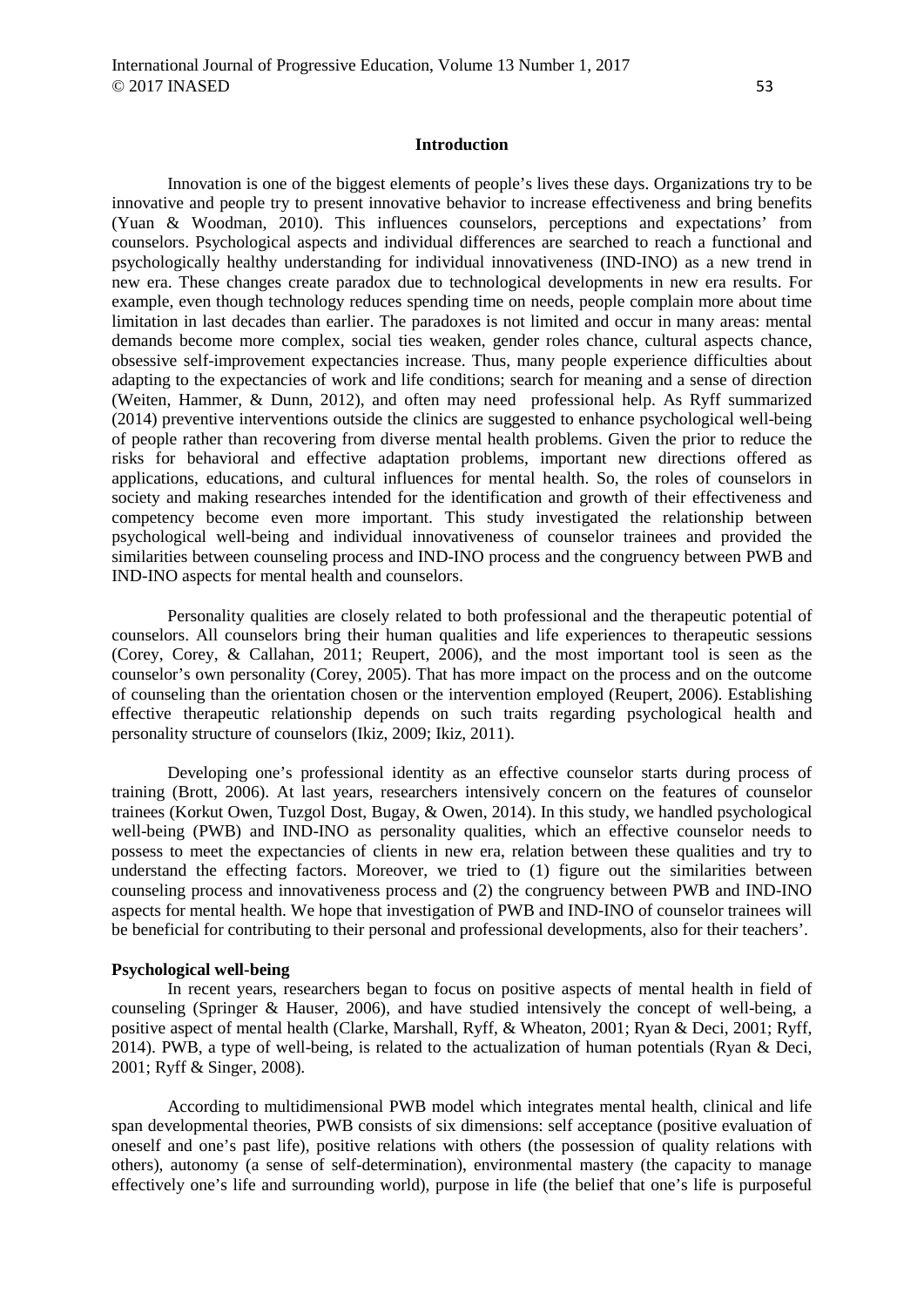and meaningful) and personal growth (a sense of continued growth and development as a person-Ryff, 2014). According to Wissing and Eeden (2002), although the indicators of general PWB are a sense of coherence, satisfaction with life and affect-balance, PWB may exist in different patterns. Individual don't only differ with regard to their level of PWB, but they may also differ in their particular strengths and the patterns of wellness that they manifest.

The lack of personal wellness may have an impact on the counselors' effectiveness. Counselor trainees may enhance their personal growth and development, experience more satisfaction by attaining and maintaining a greater sense of wellness. Thus, they may deal effectively with stress and anxiety, and may be more efficient to meet the demands of both their training and the work environments further (Roach & Young, 2007), academic engagement is important for PWB in first year students (Cole & Korkmaz, 2013). Yager and Tovar-Blank (2007) suggested that working to contribute students' wellness and personal health is a good starter for counselor education. Students may have some obstacle to being effective counselor, for this reason effective learning of counseling skills must include ongoing effort to develop counseling students' personal wellness. We think that having high PWB is important and beneficial for counselor trainees in terms of both their personal and professional growth.

## **Individual innovativeness**

The concept of innovativeness means interindividual differences about people's responses to new things (Goldsmith & Foxall, 2003) and includes taking risk, openness to experience, creativity and opining-leading (Celik, 2013; Kılıcer & Odabasi, 2010). Innovativeness describes willingness to change (Braak, 2001) and "t*he degree to which an individual or other unit of adoption is relatively earlier in adopting new ideas than other members of a system, than about any other concept in diffusion research*" (Rogers, 1983; p. 242).

Individuals show differences about their degree of innovativeness. Because of these differences, they may adopt any kind of innovation more early or more lately, may be more or less willing to change and may take more or less risk (Kılıcer & Odabasi, 2010). In his diffusion of innovations model, Rogers (1983) suggested that peoples can be classified into five different adopter categories. These categories are "innovators", "early adopters", "early majority", "late majority" and "laggards". *Innovators* have a strong tendency toward trying new ideas and taking risk. *Early adopters* are opinion-leader in social system. They reduce uncertainty about innovation by informing and guiding the other individual in society. The *early majorities* who can easily adapt to present an innovation and serve as a role model for the others in society. Early majorities need time to adapt an innovation. *Late majorities* approach with suspicion and caution toward innovation and have difficulty in adapting, need more time. *Laggards* are resistant toward innovation and reject to try new things. Decisions of laggards are based on previous generations. These individuals wait the others to use the innovation and want to observe the outcomes (Kılıcer & Odabasi, 2010; Rogers, 1983).

To produce or practice an innovation is named as *individual innovativeness* (Yuan & Woodman, 2010). Individual innovativeness (IND-INO) is seen as a personality trait which has social and psychological aspects (Midgley & Dowling, 1978). People who possess IND-INO can be freer, more responsible in moral terms and more mature when they look for more autonomy (Adiguzel, 2012). Many studies showed that university students are at early majority category in Turkey (Adiguzel, 2012; Cuhadar, Bulbul, & Ilgaz, 2013; Gur Erdogan & Zafer Gunes, 2013; Kert & Tekdal, 2012; Kocak & Onen, 2012) and gender (Celik, 2013; Cuhadar et. al, 2013) doesn't have an impact on IND-INO.

The necessity is refactoring the process of counseling to reach the effectiveness by matching clients' desires, needs, and features, in line with the aforementioned changes occur in human life conditions and needs. This state brings up the concept of IND-INO of counselors to the agenda.

As a process, innovativeness and counseling shows similarities as you can see on Figure 1. Innovativeness processes begins with describing problem, continues with developing suggestions and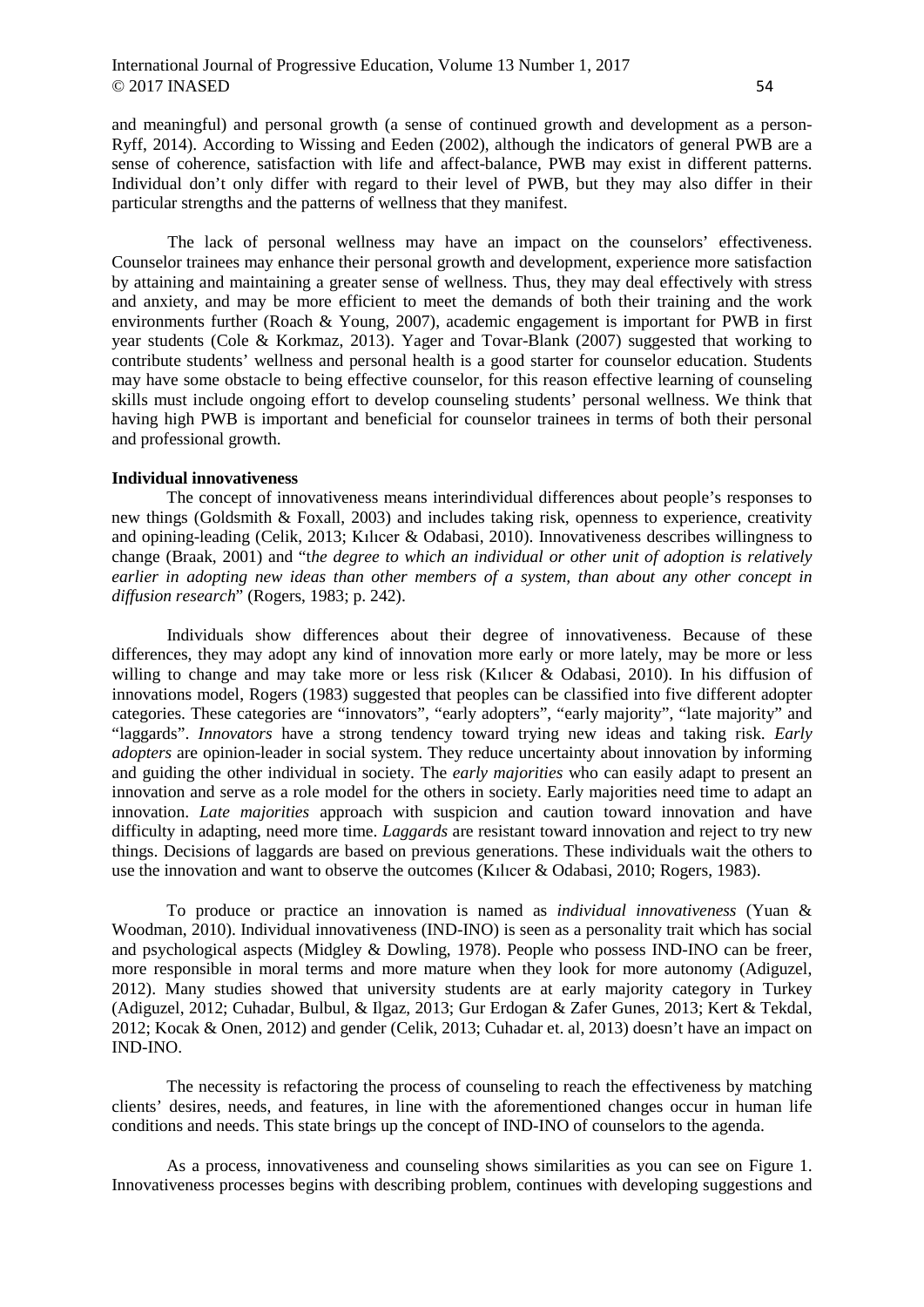ideas about solutions and ends up with creating innovation for applying (Yilmaz & Bayraktar, 2014). Similarly, counseling process includes understanding of problem, discovering of resource and methods about solution of problem and practicing new solutions by deciding the best method. Thus, it can be said that counseling process is innovative in its nature and it depends on IND-INO of counselors. In counseling, innovation includes using new or updated counseling techniques, theories, practicing materials, evaluation inventory and technologies (Murray, 2009), innovation in counseling education field is found as helpful to increase effectiveness (Weir, Pierce, & Lucey, 2014). In literature there are many innovative approaches, techniques, inventories and practicing (Fletcher & Hinkle, 2002; Hall & Hawley, 2004; Hodges, 2011; Nassar-Mcmillen & Cashwell, 1997) and it seems that such approaches will continue to increase as a result of multicultural counseling practices.



**Fıgure 1.** *The Similarities between IND-INO and Counseling Process*

We think that the aspect of self-growth and entrepreneur of PWB require having innovative personality. So, PWB and individual innovativeness considered as related to each other, given on Figure 2.



**Figure 2.** *The Congruence between IND-INO and Dimensions of PWB*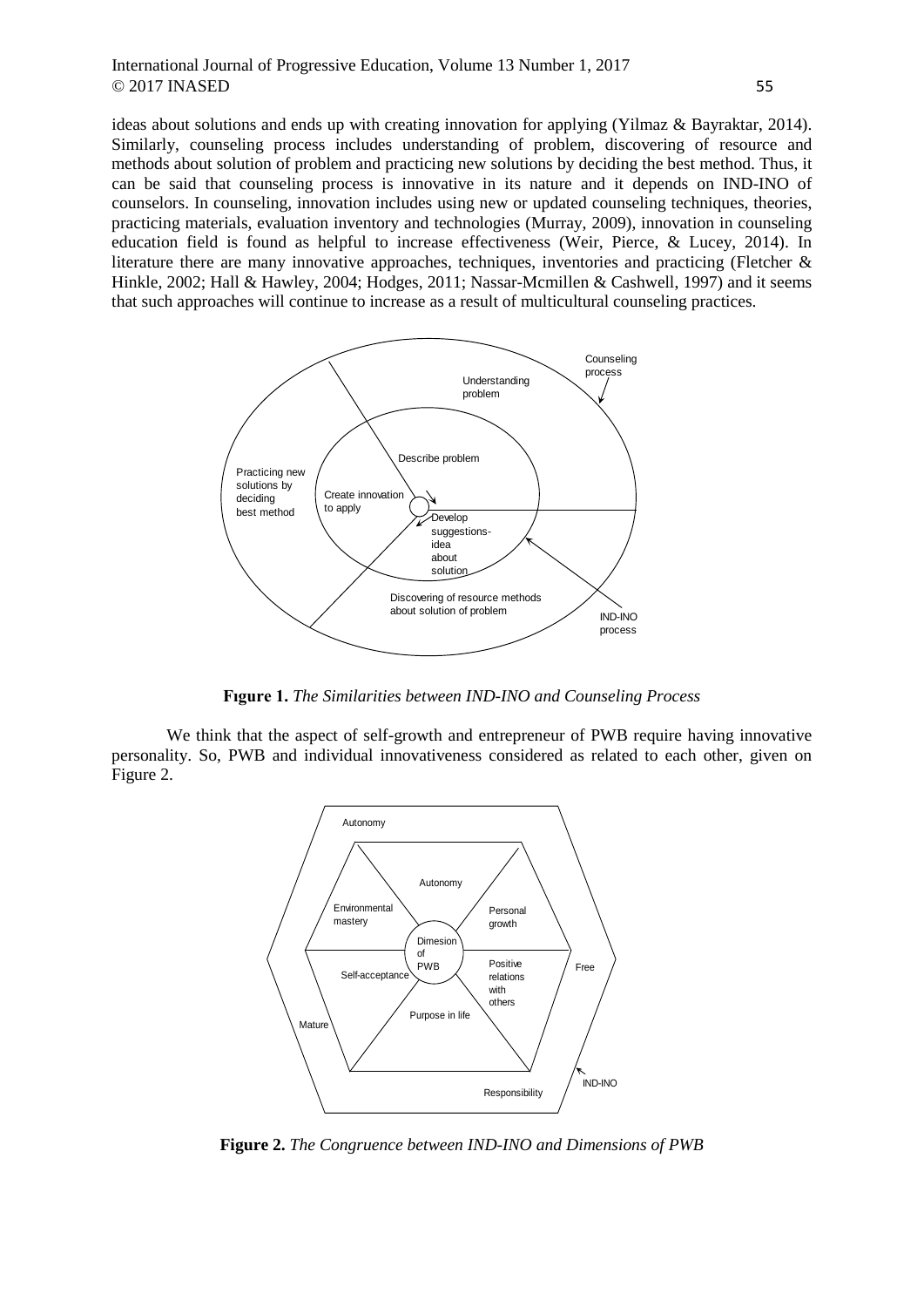It is a need to express high PWB and individual innovativeness for counselor trainees now so that the research problems of present study are established as the followings:

- What are the distributions of counselor trainees according to the categories of individual innovativeness?
- Is there a statistically significant relationship between psychological well-being levels and individual innovativeness levels of counselor trainees?
- Do individual innovativeness levels significantly predict psychological well-being levels of counselor trainees?

# **Methodology**

#### **Research Design and Participants**

This study designed according to predictive associational survey model carried out with 655 voluntary university students who studied at Psychological Counseling and Guidance undergraduate program of 62 different universities in Turkey and Turkish Republic of Northern Cyprus. 480 (73.3 %) of the participants were identified themselves as female and 175 (26.7 %) of them were male. The college level of the participants are: 166 (25.3 %) were freshman, 178 (27.2 %) were sophomore, 190 (29 %) were junior and 121(18.5 %) were senior

### **Research Instruments**

In collecting of data process, Individual Innovativeness Scale and Psychological Well Being Scale were used. Besides, the demographic features of participants were identified thorough a personal information form which was developed by researchers.

**Individual Innovativeness Scale (IIS).** The original scale was developed by Hurt, Joseph and Cook (1977), and the scale was adapted into Turkish by Kılıcer and Odabasi (2010) with 20 item based on 5-point Likert type. The scale measures innovativeness in general and regards innovativeness in individual aspects as *willingness to experience new things*. The scale aims to determine categories of innovativeness and to identify the level of innovativeness in general. The scale classify individuals in five different categories such as "innovators" (over 80 score), "early adopters" (69-80 score), "early majority" (57-68 score), "late majority" (46-56 score), and "laggards" (46 and lower score). In the adaptation study of the scale, a four-factor structure was determined. These factors are "*Resistance to change*", "*Risk-taking*", "*Openness to experience*" and "*Opinionleading*". These four factors' explained total variance was 52.52%. The internal reliability coefficient of the Turkish-version of whole scale was calculated as .82. Besides, the internal reliability of four factors were calculated, respectively, .81, .73, .77, and .62. In current study, internal reliability coefficients were found in turn, as.87, .82, .78,.89 and .87.

**Psychological Well-Being Scale (PWBS).** The original scale was developed by Deiner and his colleagues (2009-2010) and standardized to Turkish by Telef (2013) with 8 item based on 7-point Likert type. In the study of development of the scale it was found that the scale had sole factor structure and total variance explained was 53%. The range of factor load of the scale was .61-.77. The internal reliability of the scale was calculated as .87.

According to exploratory factor analysis, Telef (2013) indicated that explained total variance was found as 42%. In the confirmatory factor analysis fit indices were found as, RMSEA= .08,  $SRMR = .04$ ,  $GFI = .96$ ,  $NFI = .94$ ,  $RFI = .92$ ,  $CFI = .95$  and  $IFI = .95$ . The internal reliability of the scale was calculated as .80. In this study, internal reliability of the scale was found as .96.

# **Procedure and Data Analysis**

The application of scales was conducted online. The online form was shared on some counseling cites in a social network (Facebook) by researchers. Sharing process was continued approximately two weeks, and totally 655 counseling students were reached in Turkey and Turkish Republic of Northern Cyprus. It was identified that there were 20 extreme values, and they were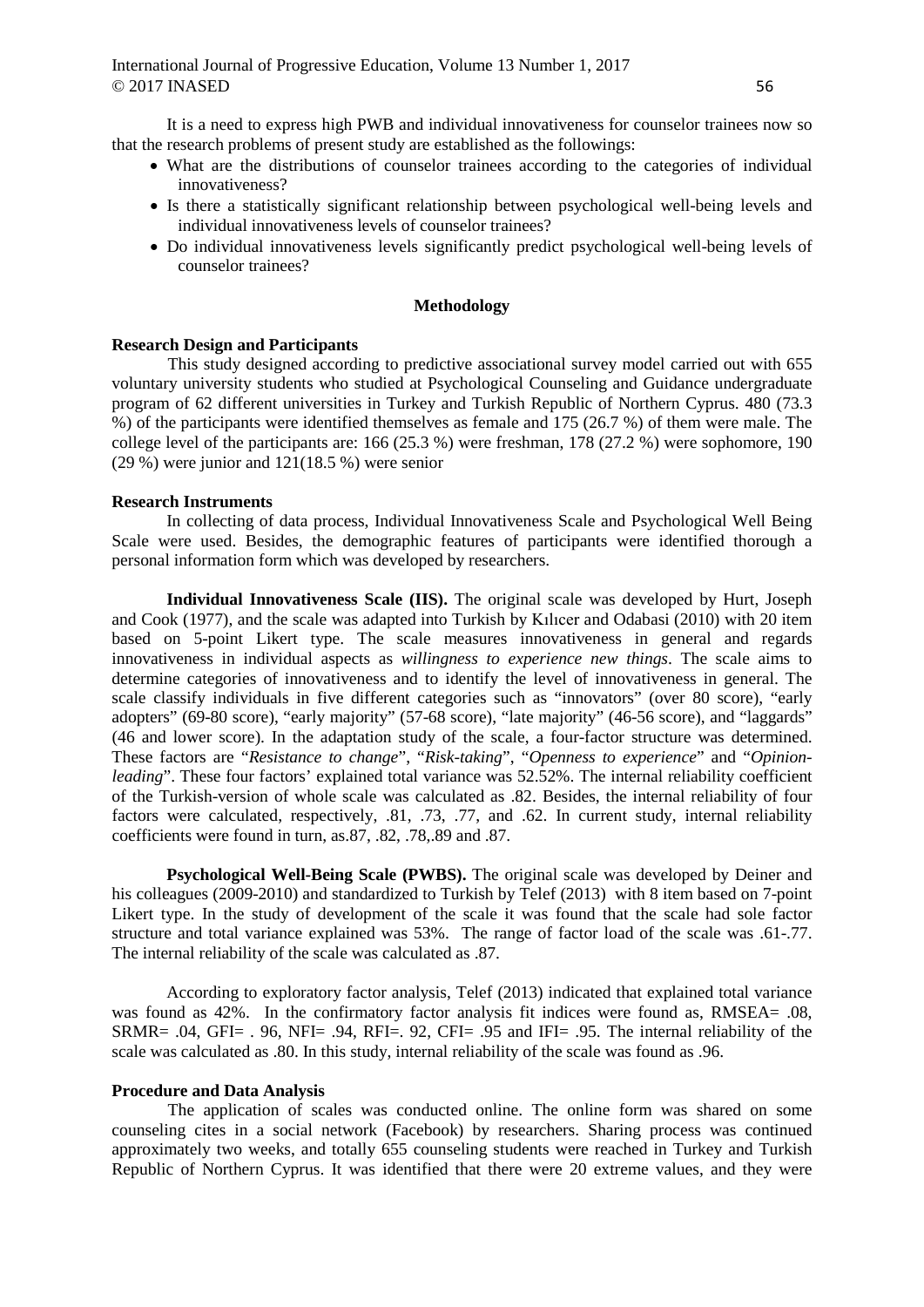extracted from data set. So, data analysis was made with 635 persons data set. Data analyzed with SPSS .15 statistic packet programme. Pearson correlation coefficients and multiple linear regression techniques were used. Before analyzing data, we checked the assumptions of multiple linear regressions. According to the results of Kolmogorov Smirnov normality test  $(KS=0.03, p>0.05)$ , distribution of error term was normal. Error terms' means was calculated as 0.00. The results of homogeneity test showed that the variance of error terms' disturbance was stable. According to Durbin Watson value (1.96) there was no autocorrelation among error terms. The correlations among predictor variables ranged from 59 to 78. VIF values were lower than 10 and tolerance values were higher than .10. As a result, it can be said that the data provided the requirements of multiple linear regression analysis.

### **Results**

Table 1 gives means, standard deviations, minimum and maximum values of psychological well-being (PWB) and individual innovativeness (IND-INO) of participants.

**Table 1.** *Means, Standard Deviations, Minimum and Maximum Values*

|                        |       | Std. Sap. | Min. | Max. |
|------------------------|-------|-----------|------|------|
| <b>PWB</b>             | 36.95 | 11.80     | 8    | 56   |
| <b>IND-INO</b> total   | 66.47 | 10.76     | 36   | 94   |
| Resistance to change   | 3.77  | 0.62      | 1.63 | 5    |
| Risk-taking            | 3.26  | 0.99      |      |      |
| Openness to experience | 3.67  | 0.86      |      | 5    |
| Opinion leading        | 3.50  | 0.87      |      |      |

According to Table 1, it can be said that both PWB ( $\overline{X}$  = 36.95) and IND-INO total  $(\overline{X} = 66.47)$  scores of counselor trainees were a little higher than average. Similarly, in terms of sub dimensions of IND-INO scale, it was found that, resistance to change ( $\overline{X}$  = 3.77), risk taking ( $\overline{X}$  = 3.26), openness to experience ( $\overline{X}$  = 3.67) and opinion leading ( $\overline{X}$  = 36.50) mean were above average. Table 2 gives the distribution of participants according to the categories of IND-INO.

**Table 2**. *Distribution of Participants According to Categories of IND-INO*

| Categories of IND-INO | n   | $\%$ |
|-----------------------|-----|------|
| Laggards              | 24  | 3.7  |
| Late majority         | 95  | 14.5 |
| Early majority        | 258 | 39.4 |
| Early adaptors        | 211 | 32.2 |
| Innovators            | 67  | 10.2 |
| Total                 | 655 | 100  |

When distributions of participants according to categories of innovativeness were examined, it was found that participants: 3.7 % were laggards, 14.5 % were late majority, 39.4 % were early majority, 32.2% were early adaptors, and 10.2% were innovators.

Table 3 gives the results of correlation bettween PWB levels and IND-INO levels of participants.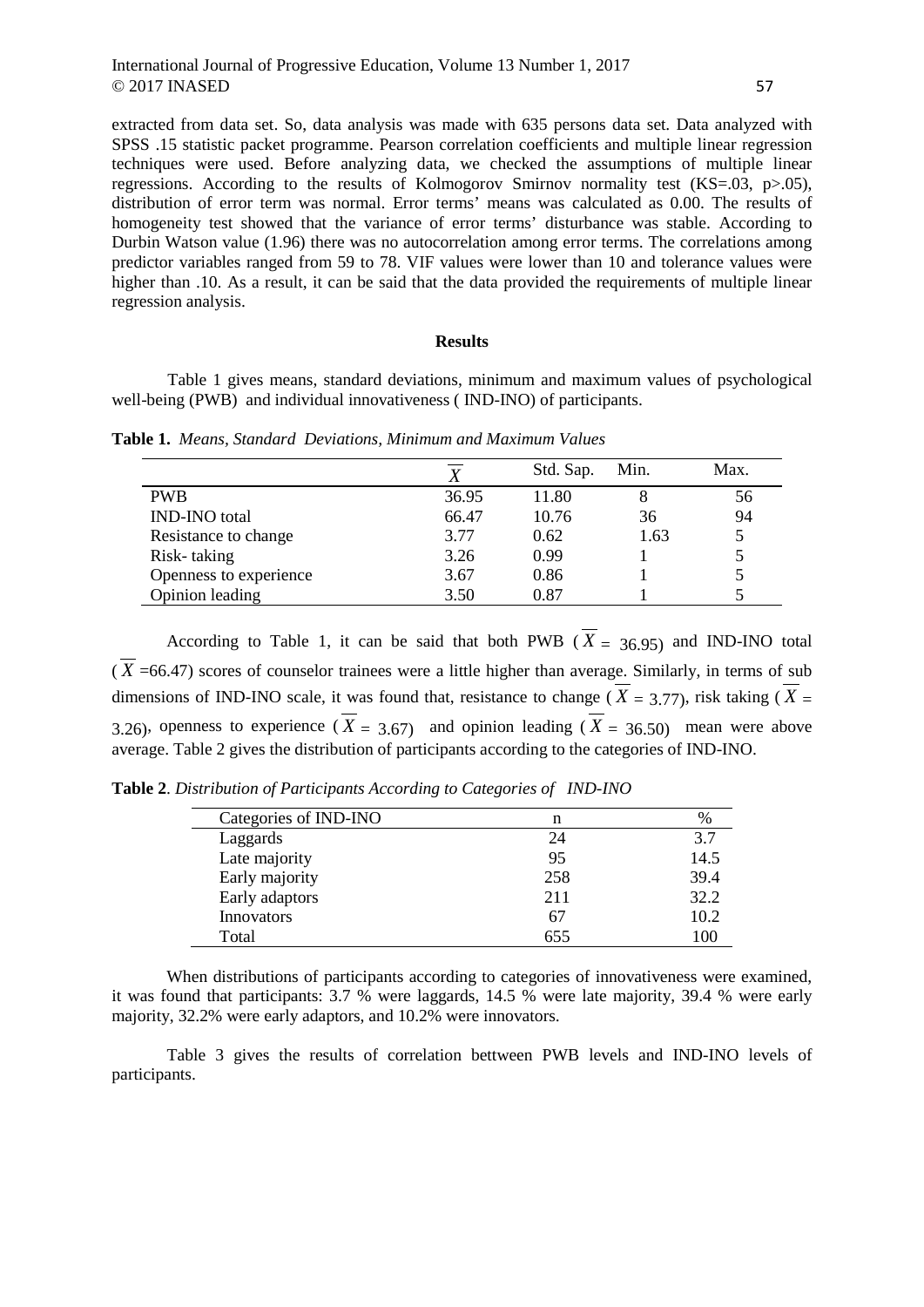|                |                        | <b>PWB</b> |
|----------------|------------------------|------------|
| <b>IND-INO</b> | Resistance to change   | $-17*$     |
|                | Risk-taking            | $.55*$     |
|                | Openness to experience | $.78*$     |
|                | Opinion leading        | $.75*$     |

### **Table 3.** *Correlations between PWB and IND-INO*

 $*_{p<.01}$ 

According to Table 3, there were statistically significant positive correlations among dimensions of IND-INO and PWB scores of counselor trainees. These correlations are as the following: risk taking ( $r = .55$ ), openness to experience ( $r = .78$ ) opinion leading ( $r = .75$ ). PWB is negatively correlated with resistance to change (r=-.17).

**Table 4.** *The Result of Multiple Linear Regression Analysis Related to the Predictive Role of*

|                                     |                        | B       | Std.<br>Err. | β       | $\boldsymbol{t}$ | $\boldsymbol{p}$ | Zero<br>order r | Partial<br>r |
|-------------------------------------|------------------------|---------|--------------|---------|------------------|------------------|-----------------|--------------|
| Constant                            |                        | 6.08    | 2.01         |         | 3.03             | .00.             |                 |              |
| Resistance to change                |                        | $-2.96$ | 0.42         | $-0.16$ | $-6.97$          | .00              | $-.17$          | $-27$        |
| Risk taking                         |                        | $-0.07$ | 0.37         | $-0.01$ | $-0.19$          | 0.85             | .56             | $-0.01$      |
| Openness to experience              |                        | 7.16    | 0.57         | 0.52    | 2.64             | .00.             | .78             | .45          |
| Opinion leading                     |                        | 4.58    | 0.50         | 0.34    | 9.15             | .00.             | .75             | .34          |
| $R = .83$<br>$F_{(4-630)} = 343.30$ | $R^2 = .69$<br>$p=.00$ |         |              |         |                  |                  |                 |              |

According to Table 4, the result of the multiple linear regression analysis showed that the sub dimensions of IND-INO scales were significantly associated with PWB (R=.83, R2=.69, F(4-630)= 343.30). The four dimensions (resistance to change, risk taking, openness to experience and opinion leading) as a whole accounted for 69 % of the total variance in counselor trainees PWB scores. According to the β value the order of relative importance of dimensions of IND-INO were openness to experience (β=.52), opinion leading (β=.34), risk taking (β=-.01) and resistance to change ( $\hat{\beta}$ =-.16). The t test results regarding the significance of regression coefficients indicated that resistance to change (t=-6.97, p<.05), openness to experience (t=2.64, p<.05) and opinion leading (t=9.15, p<.05) were significantly predicted PWB, however risk taking  $(t=-.19, p>0.05)$  didn't have an important effect on PWB.

#### **Discussion and Conclusion**

Counselors should develop themselves in line with the needs of society accordingly. In counseling, innovation includes using new or updated counseling techniques, theories, practicing materials, evaluation inventory and technologies (Murray, 2009). Innovation in counseling education field is found as helpful to increase effectiveness (Weir, Pierce, & Lucey, 2014). As a process,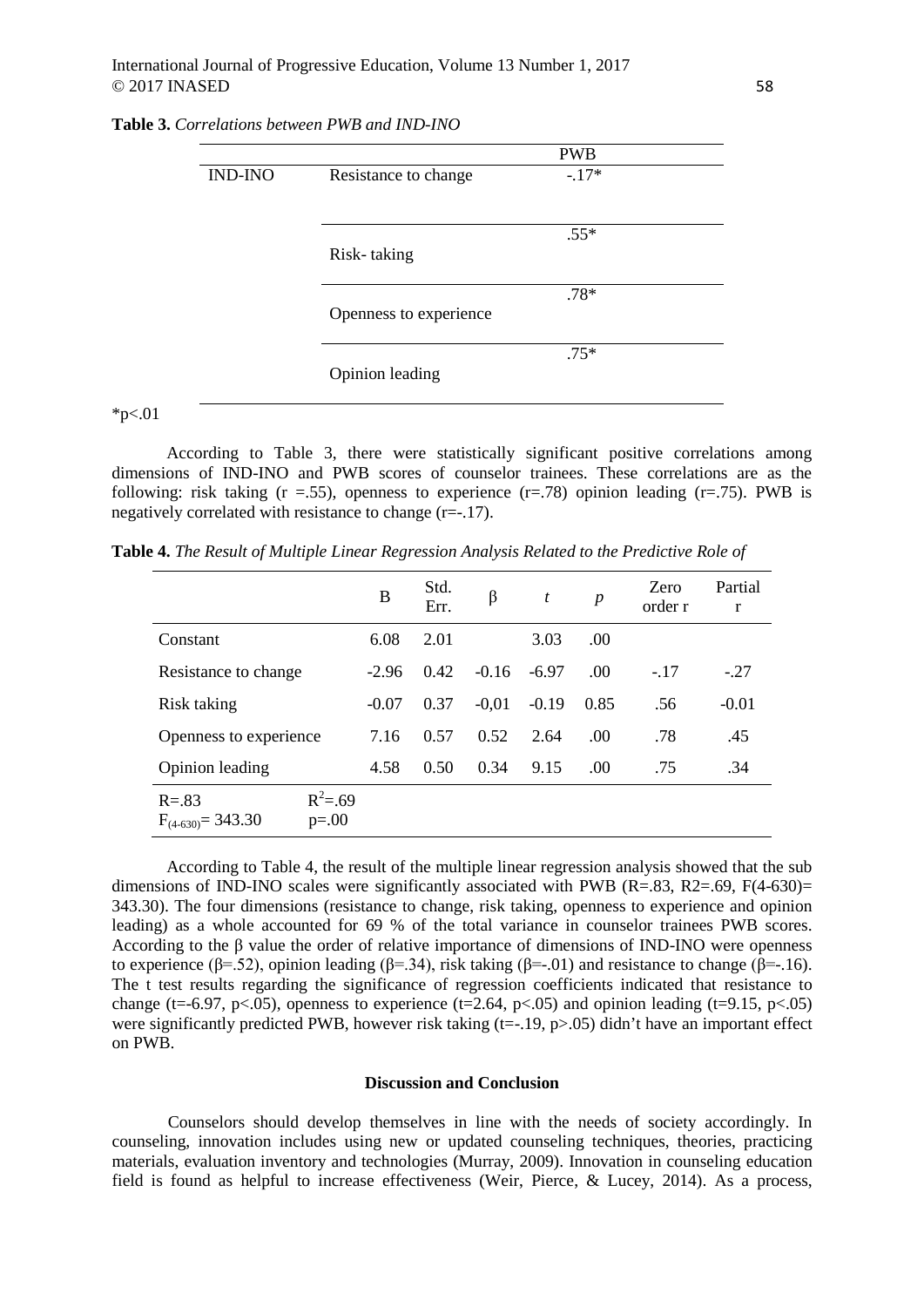innovativeness and counseling shows similarities. Counseling process is innovative in its nature and it depends on IND-INO of counselors. In this study, identifying counselor trainees' psychological wellbeing (PWB) levels, individual innovativeness (IND-INO) levels, the distribution through innovativeness categories were aimed and the relationships between these traits were searched.

First of all, results indicate that IND-INO level of the counselor trainees was moderate. Most of the counselor trainees were at early majority category and early adaptors category respectively. This result support other studies indicated that college students in Turkey are mostly at early majority category (Adiguzel, 2012; Cuhadar et. al, 2013; Gur Erdogan & Zafer Gunes, 2013; Kert & Tekdal, 2012; Kocak & Onen, 2012). It can be said that, as early major innovators, counselor trainees need time to adapt an innovation. As early adopters, they have potential to become opinion-leaders of the social system in Turkey. Moreover, they have potential to reduce uncertainty about innovation by informing and guiding their environment, and have potential to become a role model for the other individuals in our society. Most of the counselor trainees will work in schools as school counselors in our country. These innovativeness characteristics may help them in motivating either teachers and principals or students to form new opinions, innovative applications and also projects.

Secondly, the relationship between IND-INO levels and PWB levels of counselor trainees was statistically significantly positively correlated. There was only negative correlation between PWB levels of counselor trainees and resistance to change levels. This means that being resistant to changes decreases psychological wellbeing. Otherwise, we can say that, when the psychological well-being level increases, resistant to changes decreases. PWB is related to awareness of life purposes, skills and abilities, developing productive interpersonal relationships and maintaining them, having a positive sense of self, integrating oneself by accepting one's limitations, structuring environment according to personal needs and desires, being independent and entrepreneur, and self-growth (Keyes, Shmotkin, & Ryff, 2002; Ryff, 2014). Multiple linear regression results showed that individual innovativeness characteristics explain 69% of the total variance of psychological wellbeing as a whole. Resistance to change, openness to experience and opinion leading were significantly predicted PWB, however risk taking didn't have an important effect on PWB. In literature we didn't reach studies which directly investigate the relations between individual innovativeness and psychological well-being; however there are some studies which indirectly showed that there may be relations between individual innovativeness and psychological well-being. For example, when openness to experience is handled as a personal trait or value, it is seen that having personal characteristic and value of openness to experience are positively related to psychological well-being (Sarıcaoglu, 2011; Telef, Uzman ve Ergün, 2013). It is indicated that creativity is a main element of being innovative. And research showed that creativity is related to subjective well-being which is an aspects of psychological well-being (Dolan & Metcalfe, 2012). Also, the people having high innovativeness have higher well-being level (Honkaniemi, Lehtonen ve Hasu, 2015). This study is the first attempt to explain the place of innovation and being innovative in counseling. Several important implications were reached for counseling: There found a striking resemblance between counseling and innovation process. Most of the counselor trainees were at early majority category and early adaptors category respectively. They have potential to become opinion-leaders of the social system in Turkey. Besides, it was found that being resistant to changes decreases psychological well-being. Otherwise, we can say that, when the psychological well-being level increases, resistant to changes decreases. Individual innovativeness characteristics explain 69% of the total variance of psychological well-being as a whole. These results can be interpreted as being innovative and willingness to try new things are beneficial for one's mental health.

### **Limitations and Implications**

In this study, we handled psychological well-being (PWB) and individual innovativeness (IND-INO) as personality qualities which an effective counselor needs to possess to meet the expectancies of clients in new era. Moreover, we try to (1) figure out the similarities between counseling process and IND-INO process and (2) the congruency between PWB and IND-INO aspects for mental health. We can say that this was an initial study which aimed to compose a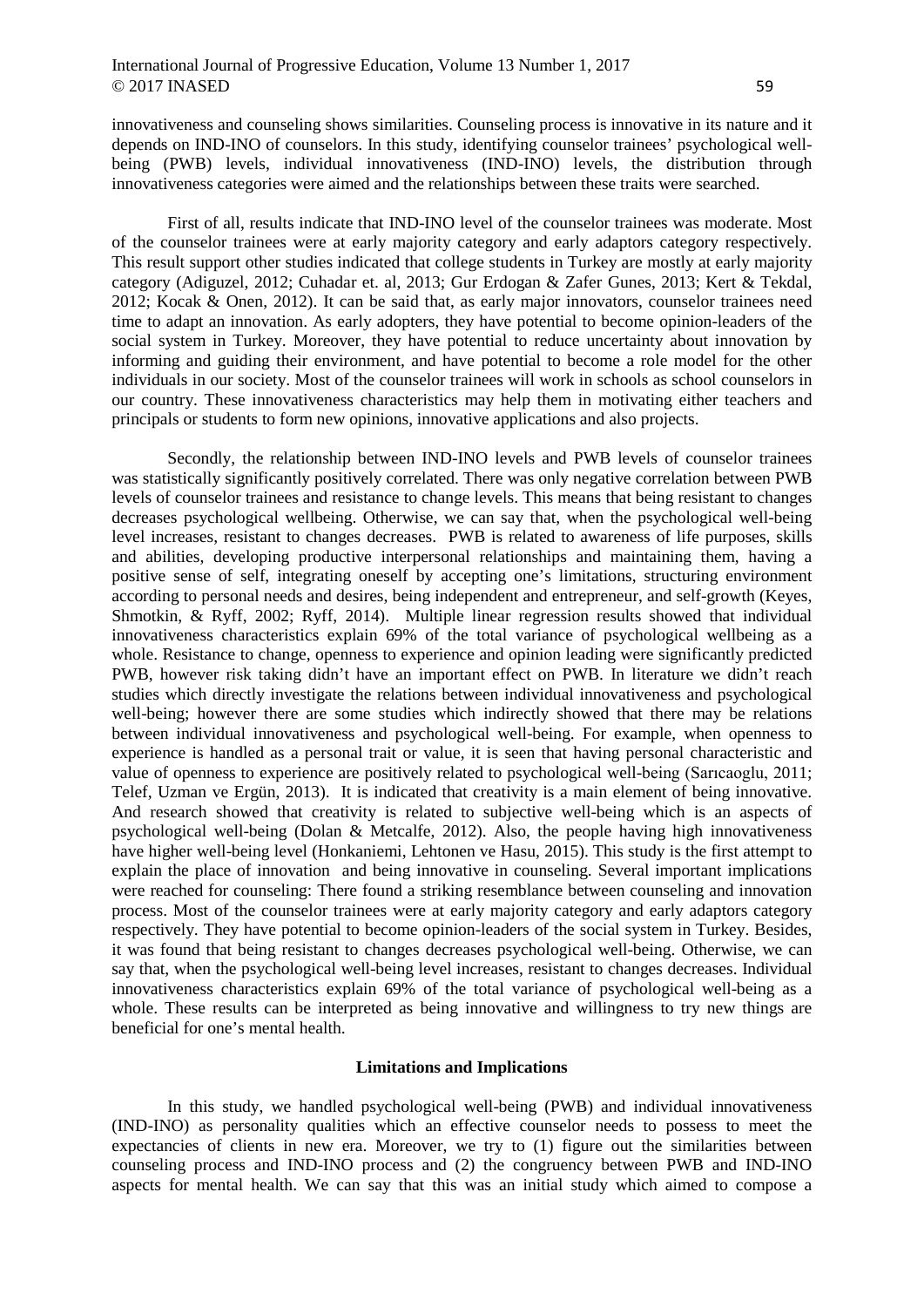theoretical framework about relations between PWB and IND-INO. Current results showed that these two constructs are relational theoretically but still there is need to confirm these theoretical relations and to identify other constructs which moderate the relation between these two constructs. Next studies can be done to determine how innovative personality traits help to maintain or enhance psychological well-being of counselor trainees.

In this study, the importance of individual innovation was revealed in terms of the mental health of counselor trainees. At this point, guidance and psychological counseling programs need to have directions that help to develop innovative character traits. Longitudinal studies may conduct to determine whether psychological counseling and guidance curricula contribute to the development of innovative personality traits of students, and psychological counseling and curriculums can be updated based on next findings. It is suggested that in the guidance and psychological counseling curriculum should be supplemented with courses that will help to develop and practice counselor trainees' creative thinking skills, creative and innovative personality traits.

We also think that it would be useful to examine the relationship between individual innovativeness and psychological well-being in psychological counselors who have been put into business life. Future studies may be based on mixed method. In the quantitative stage, the counselors who have high innovative characters may be determined. After that, in the qualitative stage, interviews can be conducted to reveal how counselors with innovative characteristics reflect these character traits to their professional lives, how they use innovative character traits to protect their psychological well-being. The innovative methods and techniques used by innovative psychological counselor can be examined. Possessing innovative character traits can play a role in preventing psychological counselors from experiencing professional burnout. Through qualitative studies, in future, it may be determined how innovative psychological counselors use innovative character traits to protect themselves from occupational exhaustion.

Present research have strengths in indicating that (1) counseling process and innovativeness process have similarities thus counseling is an innovative process in nature; (2) the psychological well being of people is positively related to their competence in innovativeness aspects.

Even though this study has strong sides, at the same time, it has some limitations. Firstly it was limited by data obtaining strategy since data were obtained by online in two mounts. Although we reach a high proportion of college student in counseling throughout the whole country, Turkey, if we give more time, we may reach more participant and the results may be more inclined to make generalization. Secondly, we used self-report scales. It's known that self-reported claims about personality may be misleading. Therefore, relying only on self-report statements may not be sufficient. Thirdly, we asked perception of general happiness and having a psychological problem or not by a questionnaire, further studies may use happiness scales.

Consequently, for effective counseling, counselor should have a healthy personality. Counselor trainees should be ready for the expectancies of the clients in new era. Actually cultural and gender role expectancies may have impacts on individual innovativeness levels and psychological well-being levels so these are suggested to be examined further. Moreover, teaching innovativeness is suggested to enhance the psychological and professional health of counselor trainees

#### **References**

- Adiguzel, A. (2012). The relation between candidate teachers' maturity levels and their individual innovativeness characteristics: A case study of Harran University Education Faculty. *Educational Research and Reviews, 7*(25), 543-547. DOI: 10.5897/ERR12.089
- Braak, J. (2001). Individual characteristics influencing teachers' class use of computers. *Journal of Educational Computing Research, 25*(2), 141-157.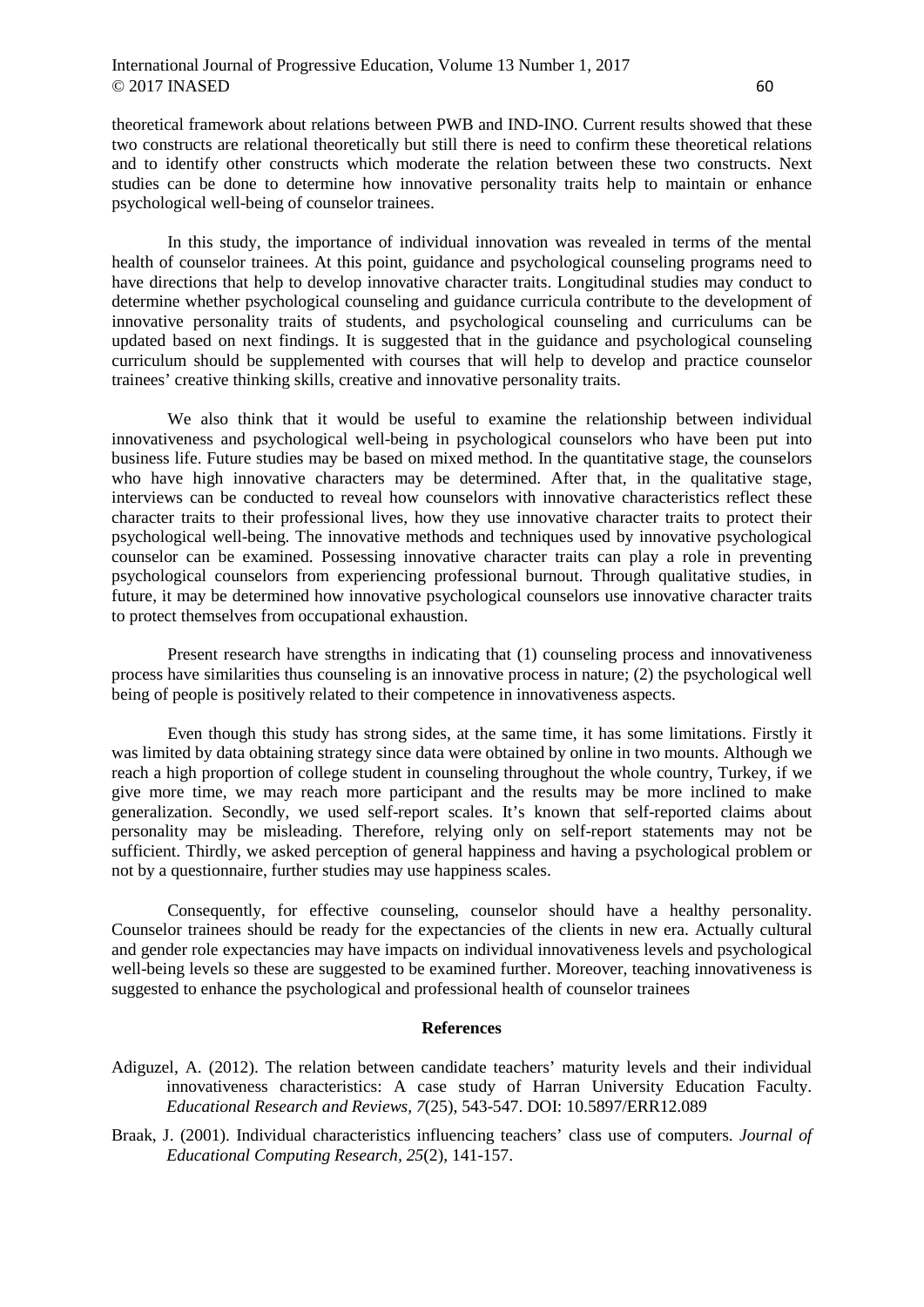- Brott, P. E. (2006). Counselor education accountability: training the effective professional school counselor. *Professional School Counseling, 10*(2), 179-188.
- Celik, K. (2013). The relationship between individual innovativeness and self-efficacy levels of student teachers. *International Journal of Scientific Research in Education, 6*(1), 56-67.
- Clarke, P. J., Mashall, V. M., Ryff, C. D., & Wheaton, B. (2001). Measuring psychological well-being in the Canadian study of health and aging. *International Psychogeriatrics, 13*(1), 79-90.
- Cole, J. S., & Korkmaz, A. (2013). First year students' psychological well-being and need for cognition: are they important predictors of academic engagement. *Journal of College Student Development, 54*(6), 557-569.
- Corey, G. (2005). *Theory and practice of counseling and psychotherapy*. Ankara: Mentis Publishing.
- Corey, G., Corey, M. S., & Callanan, P. (2011). *Issues and ethics in the helping professions*. (8th. Edt.). Belmont, USA: Brooks/Cole.
- Cuhadar, C., Bulbul, T.,& Ilgaz, G. (2013). Exploring of the relationship between individual innovativeness and techno-pedagogical education competencies of pre-service teachers. *Elementary Education Online, 12*(3), 797-807.
- Deiner, E., Wirtz, D., Biswas-Diener, R. Tov, W., Kim-Prieto, C., Choi, D., & Oishi, S. (2009). New measures of well-being. *Social Indicators Research Series, 39*,247-266. DOI 10.1007/978-90- 481-2354-412
- Diener, E., Wirtz, D., Tov, W., Kim-Prieto, C., Choi, D., Oishi, S., & Biswas-Diener, R. (2010). New measures of well-being: Short Scales to assess flourishing and positive and negative feelings. *Social Indicators Research Series, 97,* 143-156. DOI 10.1007/s11205-009-9493-y
- Dolan, P. & Metcalfe, R. (2012). The relationship between innovation and subjective wellbeing. *Research Policy, 41*, 1489-1498. DOI: http://dx.doi.org/10.1016/j.respol.2012.04.001
- Flechter, T. B.,& Hinkle, J. S. (2002). Adventure based counseling: An innovation in counseling. *Journal of Counseling & Development, 80*, 277-285.
- Goldsmith, R. E.,& Foxall, G. R. (2003). The measurement of innovativeness. In Larisa V.Shavinina (Ed.), *International Handbook on Innovation* (pp. 321-330), Kidlington, Oxford: Elsevier Science Ltd.
- Gur-Erdogan, D.,& Zafer Gunes, D. (2013). The relationship between individual innovativeness and change readiness conditions of students attending faculty of education. *Social and Behavioral Sciences, 106*, 3033-3040. DOI:10.1016/j.sbspro.2013.12.349.
- Hall, J.,& Hawley, L. (2004). Interactive process notes: An innovative tool in counseling groups. *The Journal for Specialists in Group Work, 29*(2), 193-205. DOI:10.1080/01933920490439400.
- Hodges, S. (2011). The sentence stem technique: An innovative interaction between counselor and client*. Journal of Creativity in Mental Health, 6*(3), 234-243. DOI: 10.1080/15401383.2011.607097.
- Honkaniemi, L., Lehtonen, M. H & Hasu, M. (2015). Well-being and innovativeness: motivational trigger points for mutual enhancement. *European Journal of Training and Development, 39*(5), 393 – 408. DOI: http://dx.doi.org/10.1108/EJTD-11-2014-0078
- Hurt, H. T., Joseph, K.,& Cook, C. D. (1977). Scales for the measurement of innovativeness. *Human Communication Research, 4*, 58-65.
- Ikiz, F. E. (2009). Investigation of empathy levels of the psychological counselors who work in the elementary schools. *Elementary Education Online, 8*(2), 346-356.
- Ikiz, F. E. (2011). Self perceptions about properties effecting assertiveness of trainee counselors. *Social Behavior and Personality, 39*(2), 199-206.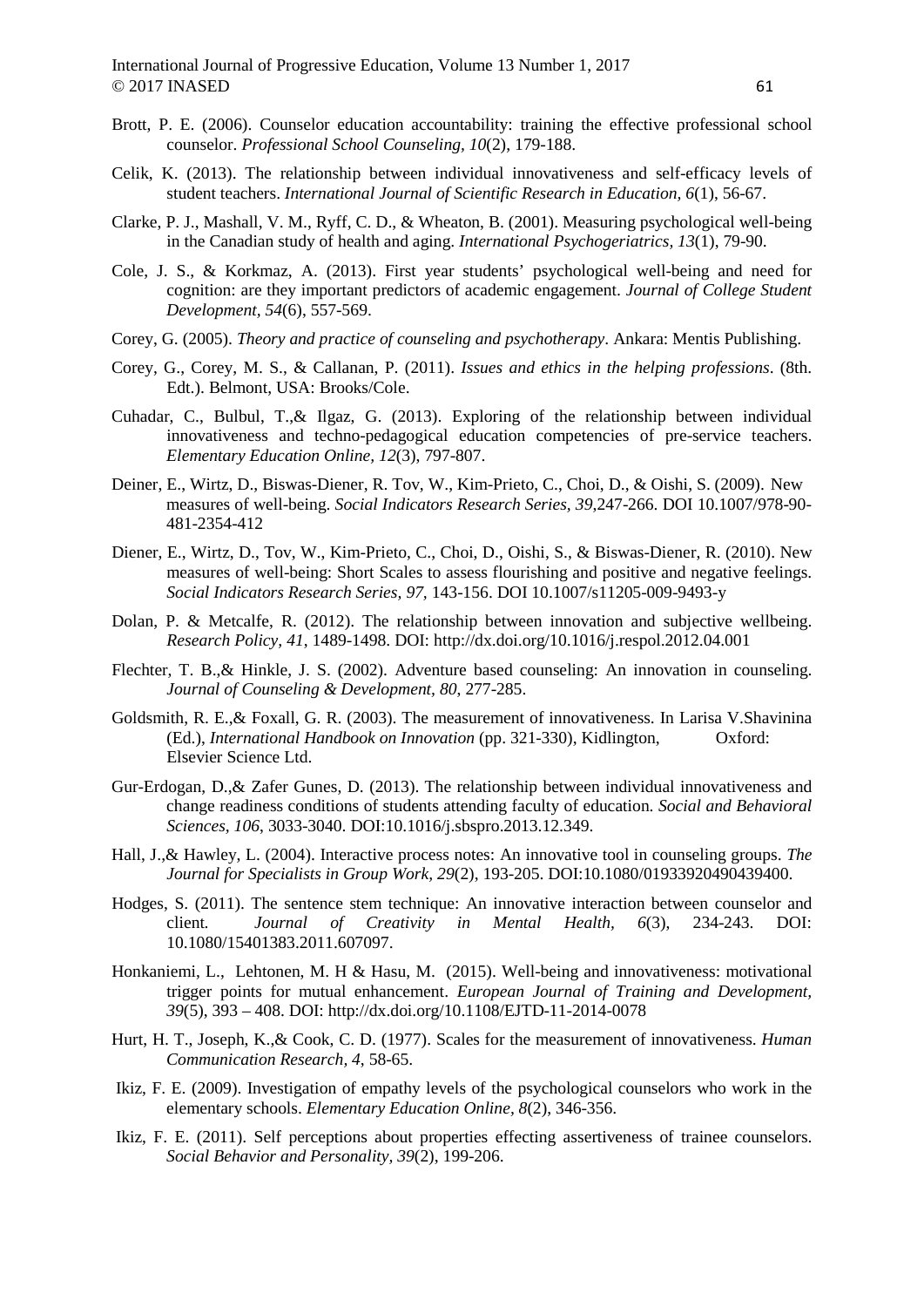- Kert, S. B.,& Tekdal, M. (2012). Comparison of individual innovativeness perception of students attending different education faculties. *Gaziantep University Journal of Social Sciences, 11*(4), 1150-1161.
- Keyes, C. L. M., Shmotkin, D.,& Ryff. C. D. (2002). Optimizing well-being: The empirical encounter of two traditions. *Journal of Personality and Social Psychology, 82*(6), 1007-1022. DOI: 10.1037//0022-3514.82.6.1007
- Kılıcer, K.,& Odabasi, H. F. (2010). Individual innovativeness scale (IS): The study of adaptation to Turkish, validity and reliability. *Hacettepe University Journal of Education, 38,* 150-164.
- Kocak, C.,& Onen, A. S. (2012). Analysis on reflective thinking tendencies of students teachers according to their personal innovativeness. *Hacettepe University Journal of Education, Special issue 2*, 46-54.
- Korkut-Owen, F., Tuzgol-Dost, M., Bugay, A.,& Owen, D.W. (2014). Professional dispositions in counselor education. *Ege Education Journal, 15*(1), 300-317.
- Midgley, D. F.,& Dowling, G. R. (1978). Innovativeness: The concept and its measurement. *Journal of Consumer Research, 4*(4), 229-242.
- Murray, C. E. (2009). Diffusion of innovation theory: A bridge for the research-practice gap in counseling. *Journal of Counseling & Development, 87*, 108-116.
- Nassar-Mcmillen, S. C.,& Cashwell, C. S. (1997). Building self-esteem of children and adolescents through adventure-based counseling. *Journal of Humanistic Education and Development, 36*, 59-67.
- Reupert, A. (2006). The counselors' self in therapy: An inevitable presence. *International Journal for the Advancement of Counselling, 28*(1), 95-105. DOI: 10.1007/s10447-005- 9001-2.
- Roach, L. F.,& Young, M. E. (2007). Do counselor education programs promote wellness in their students? *Counselor Education & Supervision, 47*, 29-45.
- Rogers, E.M. (1983). *Diffision of innovations*. New York : The Free Press
- Ryan, R. M.,& Deci, E. L. (2001). On happiness and human potentials: A review of research on hedonic and eudaimonic well-being. *Annual Reviews Psychology, 52,* 141-166.
- Ryff (2014). Psychological well-being revisited: Advances in the science and practice of eudaimonia. *Psychotherapy and Psychosomatics, 83*, 10-28. DOI:10.1159/000353263
- Ryff, C. D.,& Singer, B. H. (2008). Know thyself and become what you are: A eudaimonic approach to psychological well-being. *Journal of Happiness Studies, 9,*13–39. DOI: 10.1007/s10902- 006-9019-0
- Saricaoglu, H. (2011). *Investigating psychological well-being, personality traits and self compassion levels of university students.* Unpublished Master Thesis, Selcuk University, Konya. Retrieved from https://tez.yok.gov.tr/UlusalTezMerkezi/tezSorguSonucYeni.jsp 15March 2016.
- Springer, K. W.,& Hauser, R. M. (2006). An assessment of the construct validity of Ryff'scales of psychological well-being: Method, mode, and measurement effects. *Social Science Research, 35*, 1080–1102. DOI:10.1016/j.ssresearch.2005.07.004
- Telef, B. B. (2013). The adaptation of psychological well-being into Turkish: A validity and reliability study. *Hacettepe University Journal of Education, 28*(3), 374-384.
- Telef, B. B., Uzman, E. &Ergun, E. (2013). Examine the relation between psychological wellbeing and values in teacher candidates.*Turkish Studies, 8*(12), 1297-1307.
- Yager, G. G.,& Tovar-Blank, Z. G. (2007). Wellness and counselor education. *Journal of Humanistic Counseling, Education and Development, 46*, 142-153.